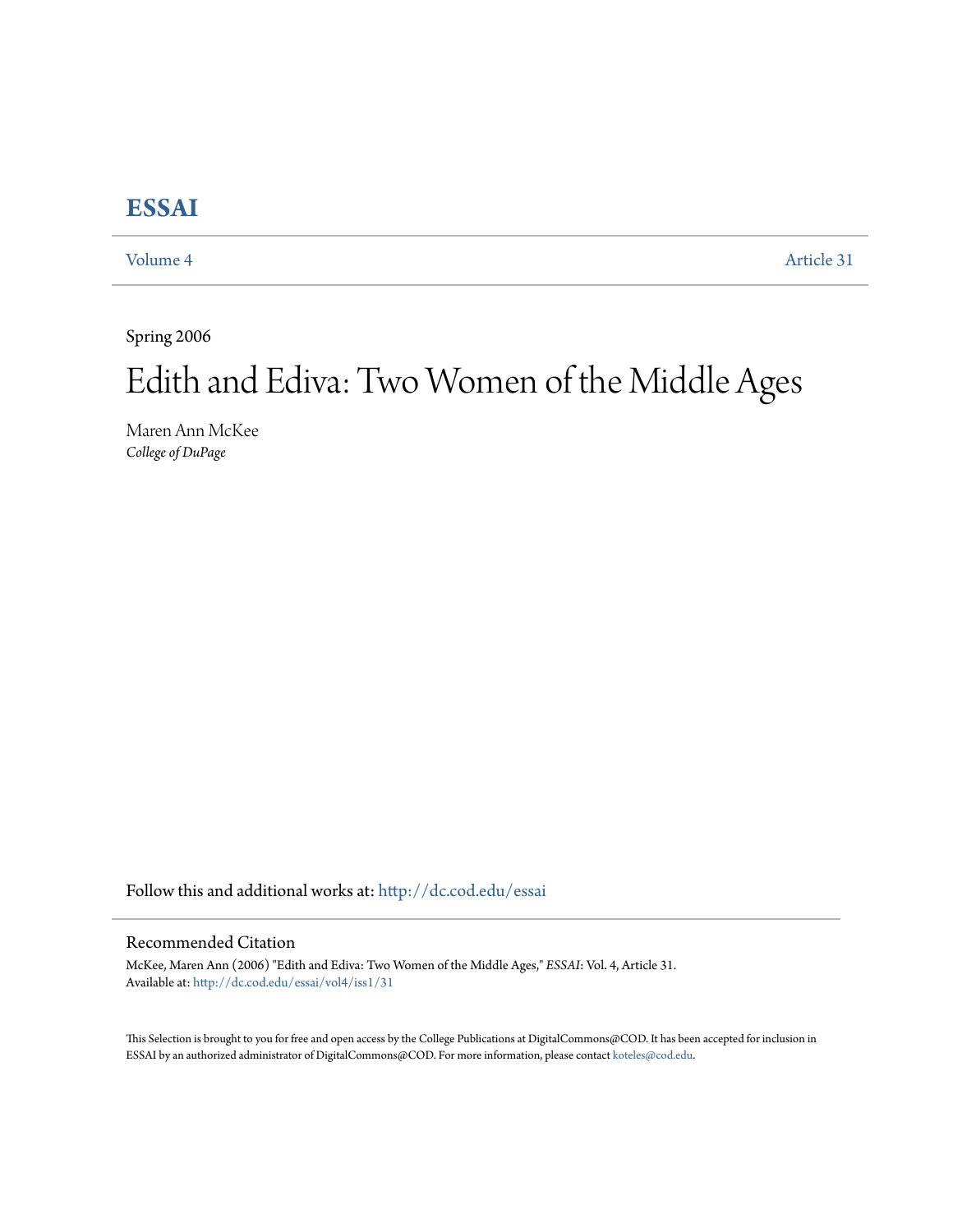McKee: Edith and Ediva: Two Women of the Middle Ages

Edith and Ediva: Two Women of the Middle Ages

by Maren Ann McKee

(Honors Seminar English 2220/History 2245)

The Assignment: Write an essay based on two sources from *Medieval England, 1000-1500: A Reader*. Give a brief summary of each source and show how they are interconnected.

dith and Ediva were two women living in twelfth century England. Edith grew up in a convent and later became Queen of England. Ediva became the prioress of a convent. While I on the surface these women's lives seem to have nothing in common, it is evident on closer dith and Ediva were two women living in twelfth century England. Edith grew up in a<br>convent and later became Queen of England. Ediva became the prioress of a convent. While<br>on the surface these women's lives seem to have n in the twelfth century and the attitudes people held about them. The stories of these two fascinating women can be found in *Eadmer's Account of Queen Edith-Matilda* and the *Foundation Documents of Godstow Abbey*.

Edith was the daughter of King Malcolm III of Scotland and his wife Margaret who was descended from the Anglo-Saxon Kings who ruled England before the Norman Conquest of 1066. King Henry I (1100-1135) of England, a Norman, wanted to strengthen his claim to the English throne by allying himself to the old Anglo-Saxon aristocracy. Upon his decision to marry Edith, Henry was faced with a dilemma. Edith had been placed in the convent at Wilton when she was a young girl and it was commonly thought that she had been dedicated as a nun there. If that had been true, she would have been unable to marry King Henry because dedicating oneself to God was considered a lifetime commitment. The convent was most likely an unhappy place to grow up because, as Edith recounts, she "went in fear of the rod of (her) aunt Christina" (*Eedmer's Account*, 98). Her aunt forced her to wear a veil like a nun in order to protect her from "the lust of the Normans" (*Eedmer's Account*, 98) who were pillaging the country at this time. Evidence of pillaging can also be found in the *Anglo- Saxon Chronicle*, a yearly record kept by monks from the ninth to the twelfth century. Many instances of the Normans "plundering wherever they went" (*Anglo-Saxon Chronicle*, 59) are recorded in its pages. Because Edith was seen wearing a veil, she was believed by many to be a nun. In order to prove to Anselm, the Archbishop of Canterbury, who was the leader of the Catholic Church in England, that she was not a nun, Edith told her story to a council of men who were appointed by Anselm to hear her case. Edith spoke of how she was compelled to wear the veil and if she took it off she was scolded and beaten by her aunt. She also told them that her father had always been against her joining a convent as a nun. The council also heard testimony from two monks who were sent to Wilton to speak to the nuns there and to determine if there was any evidence that Edith had been dedicated as a nun. When none could be found, the council of men declared that they believed her story to be true and that she should be allowed to marry the King if she wished to. The Archbishop agreed and Edith and King Henry I were married soon after.

Ediva had a much different childhood than Edith. She did not grow up in a convent but spent her childhood in Winchester as the only child of two parents who "loved and cherished" (*Foundation Documents of Godstow Abbey,* 111) her. It would appear that she had a happy life with them. She was later married to a man named Sir William Launcelence and they had three children together. Their family seems to have been a religious one as their son became an abbot and both daughters went with their mother into her convent and each in her turn later became prioress of the abbey after their mother's death. After the death of her husband, Ediva believed that she had received a message from God that she should build a convent. She thought that it should be built near the city of Oxford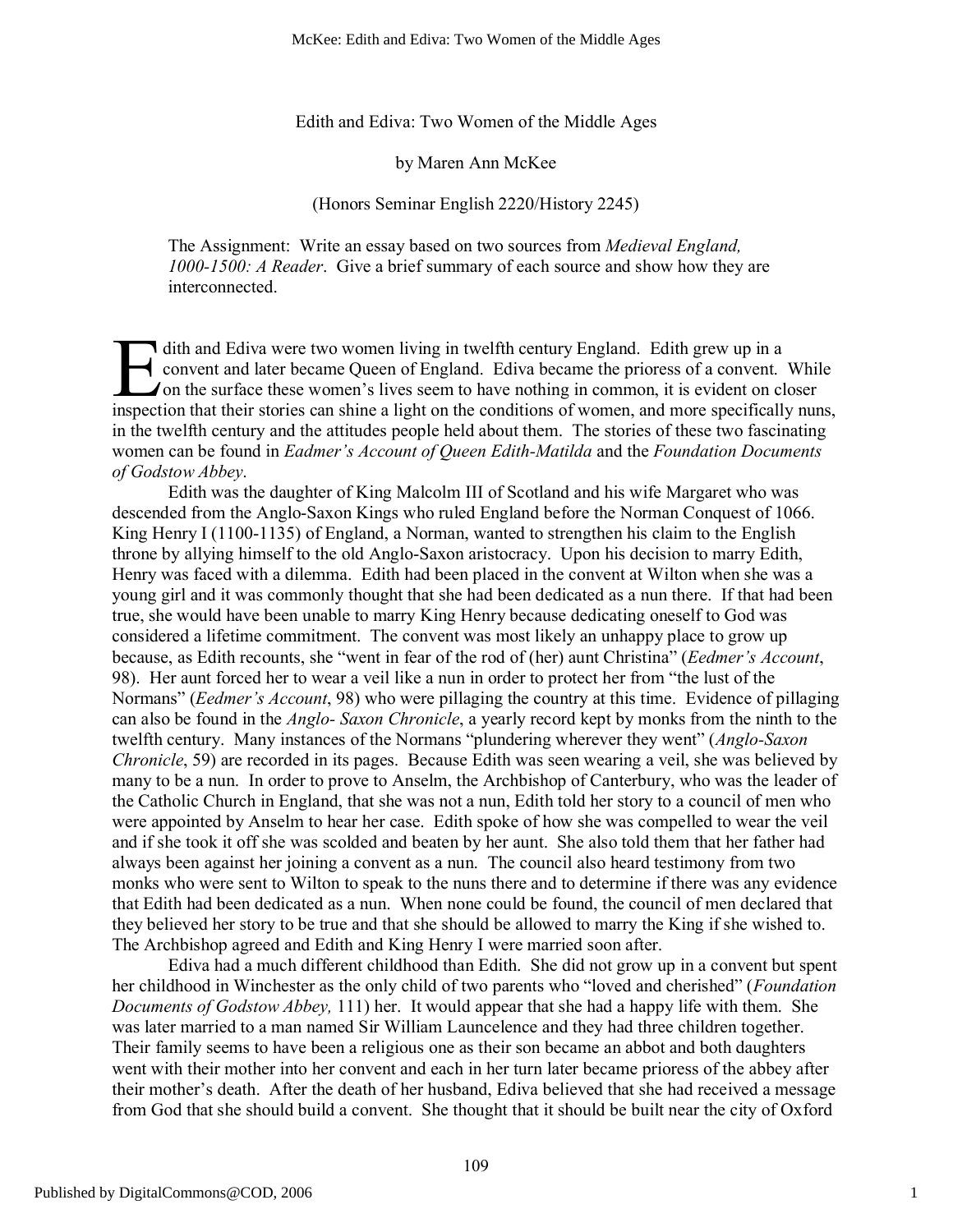and should have twenty-four women dedicated there. Ediva was granted the lands of Godstow by John de St. John on which to build the convent. She received approval from King Henry I for her project but it was not confirmed by the Bishop of Lincoln until 1138 during the reign of King Stephen. Ediva built the convent at "her own expense and labor and with the collected alms of the faithful" (*Foundation Documents of Godstow Abbey,* 113).

Though their lives follow almost completely opposite paths (Edith was brought up in a convent then left to get married, and Ediva married first then joined a convent later in life), both women's stories highlight attitudes that were held about nuns during the twelfth century.

In the Middle Ages nuns were thought of as the brides of Christ. Both texts make reference to this idea. Edith is referred to as such, and if it had been true it would have prevented her from marrying any man, even the King. Archbishop Anselm would not have wanted to "take from God his bride" (*Eedmer's Account,* 98). The documents from Godstow Abbey mention that the nuns there "have eternally vowed themselves to Christ the bridegroom" (*Foundation Documents of Godstow Abbey,* 113). Families who dedicated their daughters to God as nuns would give a gift to the convent. This gift was like the dowry that would have been given to the man who might have married her in another circumstance. An example of this is found in the *Foundation Documents of Godstow Abbey.* There is a charter issued by a man named Vincent Wytham who grants the abbey two of his daughters and "five acres of meadow" (*Foundation Documents of Godstow Abbey,* 115) as their dowry.

Many other people gave land and money to the convents to "comfort the… handmaidens of Christ serving God." (*Foundation Documents of Godstow Abbey,* 115). In the Foundation Documents of Godstow Abbey, there are many references to gifts that were given to it by men and women of rank. For example, for the dedication ceremony of the convent, Walter of Perry gave one virgate<sup>1</sup> of land, Reginald de St. Valery gave one fish pond, and Earl Robert of Leicester and his wife the Countess Amice gave sixty shillings worth of land (*Foundation Documents of Godstow Abbey,* 114). Even the royal family gave money to the new convent. The amount that each member of the family gave was recorded separately. Stephen's queen, Matilda's contribution is from her own account suggesting that she had control over her own monetary affairs as did Ediva. Each used her own money to help finance the convent.

As prioress of Godstow Abbey, Ediva would have been responsible for much more than money. She would also have been responsible for managing all of the land that was donated to the Abbey. This could make Ediva a very powerful and wealthy person in her day as land was very important to feudal England. Under the feudal system, a lord grants land to a vassal as a means to support himself. In return, the vassal swears an oath of loyalty to the lord and agrees to support the lord in all matters.

Both Ediva and Edith seem to be confident women who know what they want and how to get it. They are not afraid to ask powerful people for help. Ediva went straight to the King of England to get support for her project. She laid out for him what she thought God was telling her to do and together they came up with a plan to get it accomplished. Similarly, when people were gossiping about her, Edith went to Anselm, who, as the Archbishop of Canterbury, was the highest religious authority in all of England. She asked him to clear up the confusion surrounding her childhood spent in a convent. These women are not afraid of standing up for themselves or of taking control of their own lives. Edith, who was raised in a community where women were in charge of all aspects of life, from land management to the day to day tasks of providing for a large number of people, is not

<sup>&</sup>lt;sup>1</sup> A plot of land that could be between fifteen and eighty acres.